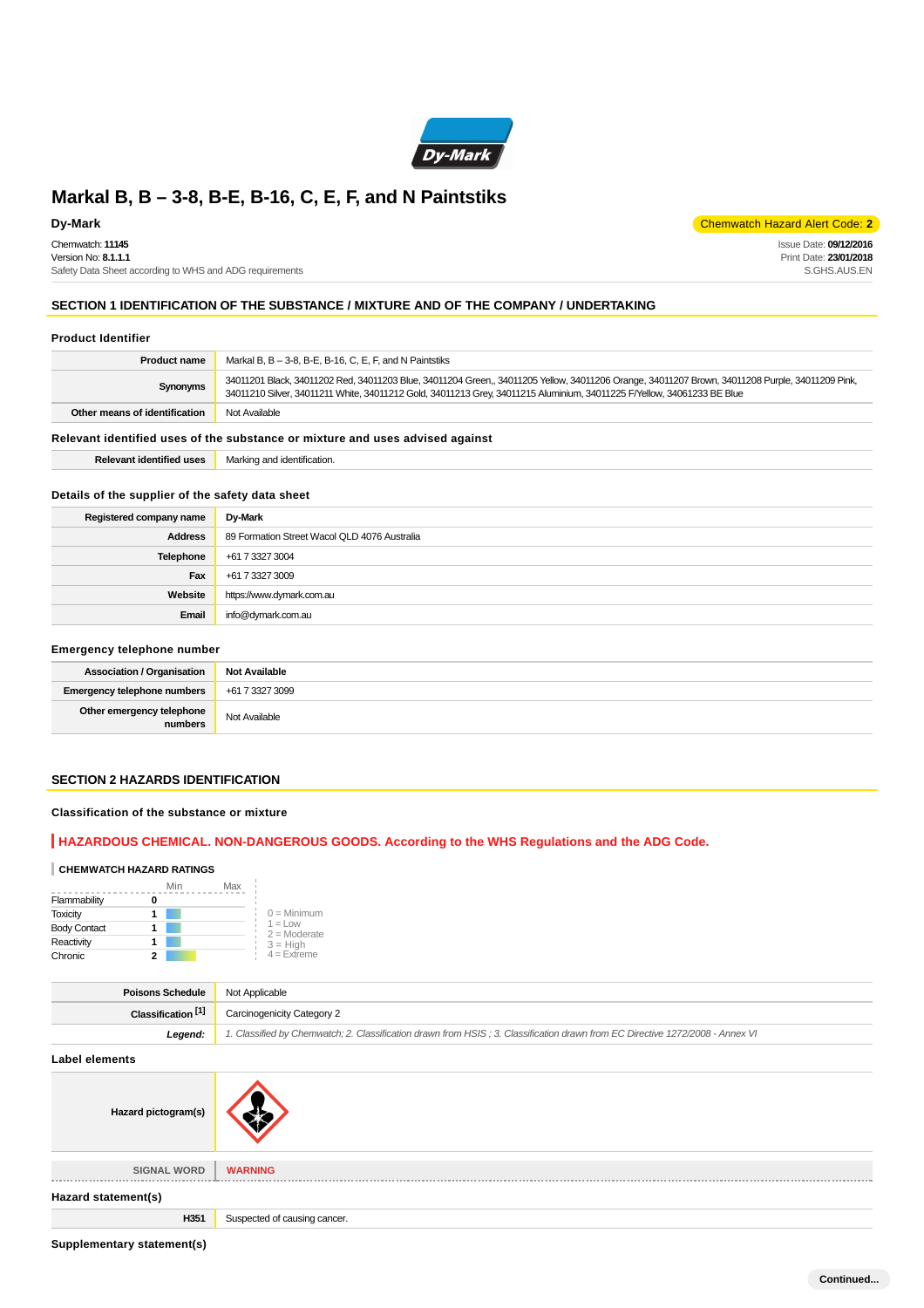Not Applicable

| <b>Precautionary statement(s) Prevention</b>              |                                                                     |  |
|-----------------------------------------------------------|---------------------------------------------------------------------|--|
| P <sub>201</sub>                                          | Obtain special instructions before use.                             |  |
| P281                                                      | Use personal protective equipment as required.                      |  |
| <b>Precautionary statement(s) Response</b>                |                                                                     |  |
| P308+P313                                                 | IF exposed or concerned: Get medical advice/attention.              |  |
| <b>Precautionary statement(s) Storage</b>                 |                                                                     |  |
| P405                                                      | Store locked up.                                                    |  |
| Precautionary statement(s) Disposal                       |                                                                     |  |
| P501                                                      | Dispose of contents/container in accordance with local regulations. |  |
| <b>SECTION 3 COMPOSITION / INFORMATION ON INGREDIENTS</b> |                                                                     |  |

#### **Substances**

See section below for composition of Mixtures

#### **Mixtures**

| <b>CAS No</b> | %[weight] | Name                                       |
|---------------|-----------|--------------------------------------------|
| 7440-50-8     | 30-60     | copper                                     |
| 8001-26-1     | $0 - 40$  | linseed oil                                |
| 7429-90-5     | 10-30     | aluminium                                  |
| 1333-86-4     | $5$       | carbon black                               |
| 7440-66-6     | $<$ 2     | zinc                                       |
|               | balance   | Ingredients determined not to be hazardous |

# **SECTION 4 FIRST AID MEASURES**

#### **Description of first aid measures**

| <b>Eye Contact</b>  | If this product comes in contact with the eyes:<br>▶ Wash out immediately with fresh running water.<br>Ensure complete irrigation of the eye by keeping eyelids apart and away from eye and moving the eyelids by occasionally lifting the upper and lower lids.<br>► Seek medical attention without delay; if pain persists or recurs seek medical attention.<br>► Removal of contact lenses after an eye injury should only be undertaken by skilled personnel.                                                                         |
|---------------------|-------------------------------------------------------------------------------------------------------------------------------------------------------------------------------------------------------------------------------------------------------------------------------------------------------------------------------------------------------------------------------------------------------------------------------------------------------------------------------------------------------------------------------------------|
| <b>Skin Contact</b> | If skin contact occurs:<br>Inmediately remove all contaminated clothing, including footwear.<br>Flush skin and hair with running water (and soap if available).<br>▶ Seek medical attention in event of irritation.                                                                                                                                                                                                                                                                                                                       |
| Inhalation          | If fumes or combustion products are inhaled remove from contaminated area.<br>Lay patient down. Keep warm and rested.<br>► Prostheses such as false teeth, which may block airway, should be removed, where possible, prior to initiating first aid procedures.<br>Apply artificial respiration if not breathing, preferably with a demand valve resuscitator, bag-valve mask device, or pocket mask as trained. Perform CPR if<br>necessary.<br>Transport to hospital, or doctor.                                                        |
| Ingestion           | $\triangleright$ If swallowed do <b>NOT</b> induce vomiting.<br>► If vomiting occurs, lean patient forward or place on left side (head-down position, if possible) to maintain open airway and prevent aspiration.<br>• Observe the patient carefully.<br>► Never give liquid to a person showing signs of being sleepy or with reduced awareness; i.e. becoming unconscious.<br>• Give water to rinse out mouth, then provide liquid slowly and as much as casualty can comfortably drink.<br>$\blacktriangleright$ Seek medical advice. |

#### **Indication of any immediate medical attention and special treatment needed**

Treat symptomatically.

Copper, magnesium, aluminium, antimony, iron, manganese, nickel, zinc (and their compounds) in welding, brazing, galvanising or smelting operations all give rise to thermally produced particulates of smaller dimension than may be produced if the metals are divided mechanically. Where insufficient ventilation or respiratory protection is available these particulates may produce "metal fume fever" in workers from an acute or long term exposure.

Onset occurs in 4-6 hours generally on the evening following exposure. Tolerance develops in workers but may be lost over the weekend. (Monday Morning Fever)

Pulmonary function tests may indicate reduced lung volumes, small airway obstruction and decreased carbon monoxide diffusing capacity but these abnormalities resolve after several months. Although mildly elevated urinary levels of heavy metal may occur they do not correlate with clinical effects.

The general approach to treatment is recognition of the disease, supportive care and prevention of exposure.

Seriously symptomatic patients should receive chest x-rays, have arterial blood gases determined and be observed for the development of tracheobronchitis and pulmonary edema.

[Ellenhorn and Barceloux: Medical Toxicology]

### **SECTION 5 FIREFIGHTING MEASURES**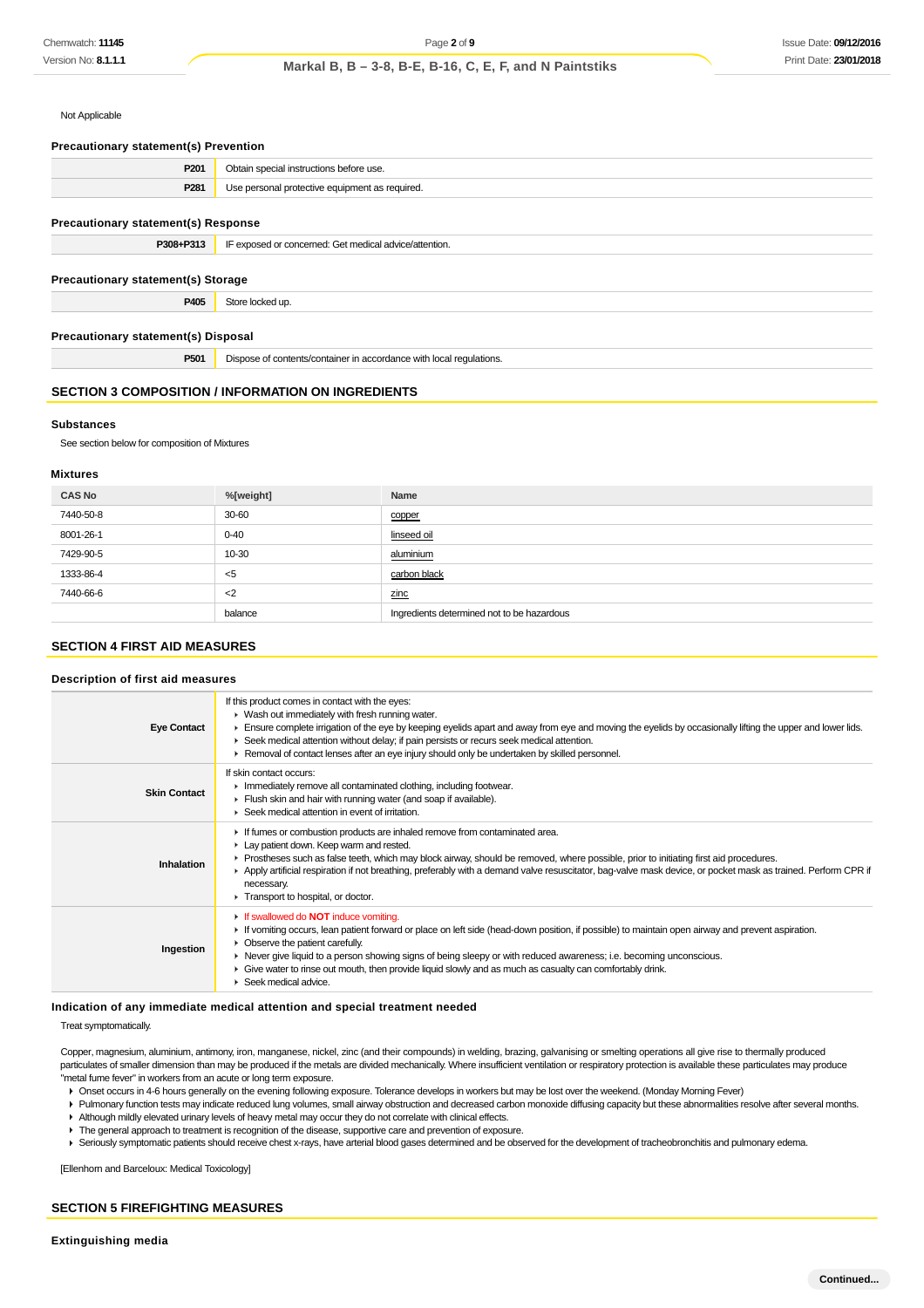- Water spray or fog.
- Alcohol stable foam.
- **Dry chemical powder.** Carbon dioxide.

### **Special hazards arising from the substrate or mixture**

| <b>Fire Incompatibility</b>    | ▶ Reacts with acids producing flammable / explosive hydrogen (H2) gas<br>Avoid contamination with oxidising agents i.e. nitrates, oxidising acids, chlorine bleaches, pool chlorine etc. as ignition may result                                                                                                                                                                                                                                                                                                                                                                                                                                                                                                                                                                                                                                                                                                                                     |  |  |
|--------------------------------|-----------------------------------------------------------------------------------------------------------------------------------------------------------------------------------------------------------------------------------------------------------------------------------------------------------------------------------------------------------------------------------------------------------------------------------------------------------------------------------------------------------------------------------------------------------------------------------------------------------------------------------------------------------------------------------------------------------------------------------------------------------------------------------------------------------------------------------------------------------------------------------------------------------------------------------------------------|--|--|
| <b>Advice for firefighters</b> |                                                                                                                                                                                                                                                                                                                                                                                                                                                                                                                                                                                                                                                                                                                                                                                                                                                                                                                                                     |  |  |
| <b>Fire Fighting</b>           | Alert Fire Brigade and tell them location and nature of hazard.<br>• Wear breathing apparatus plus protective gloves.<br>▶ Prevent, by any means available, spillage from entering drains or water courses.<br>• Use water delivered as a fine spray to control fire and cool adjacent area.                                                                                                                                                                                                                                                                                                                                                                                                                                                                                                                                                                                                                                                        |  |  |
| <b>Fire/Explosion Hazard</b>   | Combustible solid<br>Combustion products include:<br>carbon monoxide (CO)<br>carbon dioxide (CO2)<br>acrolein<br>other pyrolysis products typical of burning organic material.<br>When aluminium oxide dust is dispersed in air, firefighters should wear protection against inhalation of dust particles, which can also contain hazardous<br>substances from the fire absorbed on the alumina particles.<br>May emit poisonous fumes.<br>May emit corrosive fumes.<br>► Particle size, coating and dispersion in air determine reactivity of aluminium<br>▶ Bulk aluminium is not combustible but at high temperatures, molten aluminium can be ignited and burn.<br>• Molten aluminium may react violently if it comes into contact with water. Aluminium is rapidly oxidised by water at 180 C<br>Atomised aluminium dusts are potentially explosive. Electric sparks may ignite the dust cloud even in atmospheres containing low oxygen (7%). |  |  |
| <b>HAZCHEM</b>                 | Not Applicable                                                                                                                                                                                                                                                                                                                                                                                                                                                                                                                                                                                                                                                                                                                                                                                                                                                                                                                                      |  |  |
|                                |                                                                                                                                                                                                                                                                                                                                                                                                                                                                                                                                                                                                                                                                                                                                                                                                                                                                                                                                                     |  |  |

# **SECTION 6 ACCIDENTAL RELEASE MEASURES**

# **Personal precautions, protective equipment and emergency procedures**

See section 8

#### **Environmental precautions**

See section 12

### **Methods and material for containment and cleaning up**

| <b>Minor Spills</b> | Remove all ignition sources.<br>Clean up all spills immediately.<br>Avoid contact with skin and eyes.<br>Control personal contact with the substance, by using protective equipment.        |
|---------------------|---------------------------------------------------------------------------------------------------------------------------------------------------------------------------------------------|
| <b>Major Spills</b> | Moderate hazard.<br>CAUTION: Advise personnel in area.<br>Alert Emergency Services and tell them location and nature of hazard.<br>Control personal contact by wearing protective clothing. |

Personal Protective Equipment advice is contained in Section 8 of the SDS.

# **SECTION 7 HANDLING AND STORAGE**

| Precautions for safe handling |                                                                                                                                                                                                                                                                                                                                                                                                                                                                                                                                                                                                                                                                                                                                                                                                                                                                                                                                                                                                                                                                                                                                                                                                                                                                                                    |  |
|-------------------------------|----------------------------------------------------------------------------------------------------------------------------------------------------------------------------------------------------------------------------------------------------------------------------------------------------------------------------------------------------------------------------------------------------------------------------------------------------------------------------------------------------------------------------------------------------------------------------------------------------------------------------------------------------------------------------------------------------------------------------------------------------------------------------------------------------------------------------------------------------------------------------------------------------------------------------------------------------------------------------------------------------------------------------------------------------------------------------------------------------------------------------------------------------------------------------------------------------------------------------------------------------------------------------------------------------|--|
| Safe handling                 | Rags wet / soaked with unsaturated hydrocarbons / drying oils may auto-oxidise; generate heat and, in-time, smoulder and ignite. This is especially the<br>case where oil-soaked materials are folded, bunched, compressed, or piled together - this allows the heat to accumulate or even accelerate the reaction<br>Oily cleaning rags should be collected regularly and immersed in water, or spread to dry in safe-place away from direct sunlight or stored, immersed, in<br>solvents in suitably closed containers.<br>Avoid all personal contact, including inhalation.<br>▶ Wear protective clothing when risk of exposure occurs.<br>• Use in a well-ventilated area.<br>Prevent concentration in hollows and sumps.<br>▶ Organic powders when finely divided over a range of concentrations regardless of particulate size or shape and suspended in air or some other<br>oxidizing medium may form explosive dust-air mixtures and result in a fire or dust explosion (including secondary explosions)<br>• Minimise airborne dust and eliminate all ignition sources. Keep away from heat, hot surfaces, sparks, and flame.<br>Establish good housekeeping practices.<br>► Remove dust accumulations on a regular basis by vacuuming or gentle sweeping to avoid creating dust clouds. |  |
| Other information             | Store in original containers.<br>▶ Keep containers securely sealed.<br>Store in a cool, dry area protected from environmental extremes.<br>Store away from incompatible materials and foodstuff containers.                                                                                                                                                                                                                                                                                                                                                                                                                                                                                                                                                                                                                                                                                                                                                                                                                                                                                                                                                                                                                                                                                        |  |

# **Conditions for safe storage, including any incompatibilities**

| Suitable container | ▶ Bulk bags: Reinforced bags required for dense materials. |
|--------------------|------------------------------------------------------------|
|--------------------|------------------------------------------------------------|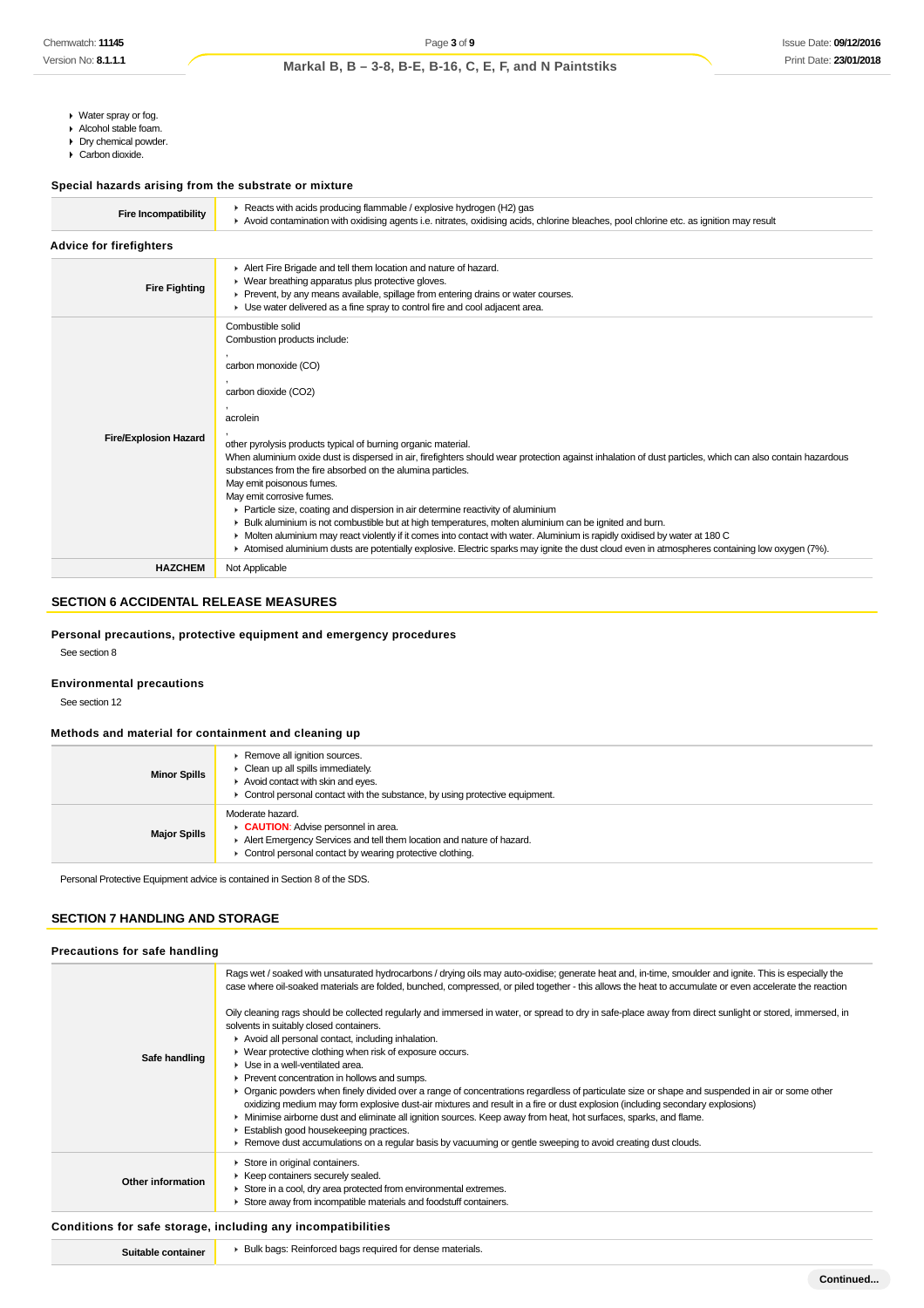# **► CARE: Packing of high density product in light weight metal or plastic packages may result in container collapse with product release** Heavy gauge metal packages / Heavy gauge metal drums **Polyethylene or polypropylene container.**  $\triangleright$  Check all containers are clearly labelled and free from leaks. **Storage incompatibility** Contact with high pressure oxygen may cause ignition / combustion. · Materials soaked with plant/ vegetable derived (and rarely, animal) oils may undergo spontaneous combustion · Many vegetable and animal oils absorb oxygen from the air to form oxidation products. This oxidation process produces heat and the resultant increase in temperature accelerates the oxidation process. · Drying oils such as linseed, tung, poppy and sunflower oils and semi-drying oils such as soya bean, tall oil, corn, cotton and castor oils all absorb oxygen readily and thus experience the self-heating process. · Cotton fibres are readily ignited and if contaminated with an oxidisable oil, may ignite unless heat can be dissipated ▶ Reacts with acids producing flammable / explosive hydrogen (H2) gas Avoid reaction with oxidising agents

 $\begin{array}{ccc} \mathbf{X} & -$  Must not be stored together<br>  $\mathbf{0} & -$  May be stored together with

**0** — May be stored together with specific preventions

**+** — May be stored together

### **SECTION 8 EXPOSURE CONTROLS / PERSONAL PROTECTION**

+ X + O X + +

# **Control parameters**

#### **OCCUPATIONAL EXPOSURE LIMITS (OEL)**

| <b>INGREDIENT DATA</b> |  |  |
|------------------------|--|--|
|------------------------|--|--|

| Source                       | Ingredient   | <b>Material name</b>              | <b>TWA</b>           | <b>STEL</b>   | Peak          | <b>Notes</b>  |
|------------------------------|--------------|-----------------------------------|----------------------|---------------|---------------|---------------|
| Australia Exposure Standards | copper       | Copper, dusts & mists (as Cu)     | 1 $mq/m3$            | Not Available | Not Available | Not Available |
| Australia Exposure Standards | copper       | Copper (fume)                     | $0.2 \text{ mg/m}$ 3 | Not Available | Not Available | Not Available |
| Australia Exposure Standards | aluminium    | Aluminium, pyro powders (as Al)   | $5 \,\mathrm{mg/m}$  | Not Available | Not Available | Not Available |
| Australia Exposure Standards | aluminium    | Aluminium (metal dust)            | $10 \text{ mg/m}$    | Not Available | Not Available | Not Available |
| Australia Exposure Standards | aluminium    | Aluminium (welding fumes) (as Al) | $5 \,\mathrm{mq/m}$  | Not Available | Not Available | Not Available |
| Australia Exposure Standards | carbon black | Carbon black                      | $3 \,\mathrm{mq/m}$  | Not Available | Not Available | Not Available |

#### **EMERGENCY LIMITS**

| Ingredient   | <b>Material name</b> | TEEL-1       | TEEL-2              | TEEL-3    |  |
|--------------|----------------------|--------------|---------------------|-----------|--|
| copper       | Copper               | $3$ mg/m $3$ | $33 \text{ mg/m}$   | 200 mg/m3 |  |
| carbon black | Carbon black         | $9$ mg/m $3$ | 99 mg/m3            | 590 mg/m3 |  |
| zinc         | Zinc                 | $6$ mg/m $3$ | $21 \text{ mg/m}$   | 120 mg/m3 |  |
|              |                      |              |                     |           |  |
| Ingredient   | <b>Original IDLH</b> |              | <b>Revised IDLH</b> |           |  |
| copper       | 100 mg/m3            |              | Not Available       |           |  |
| linseed oil  | Not Available        |              | Not Available       |           |  |
| aluminium    | Not Available        |              | Not Available       |           |  |
| carbon black | 1750 mg/m3           |              | Not Available       |           |  |
| zinc         | Not Available        |              | Not Available       |           |  |

#### **Exposure controls**

| Appropriate engineering<br>controls | Metal dusts must be collected at the source of generation as they are potentially explosive.<br>Avoid ignition sources.<br>Good housekeeping practices must be maintained.<br>► Dust accumulation on the floor, ledges and beams can present a risk of ignition, flame propagation and secondary explosions.                                                                                                                                                                                                                                                                                   |
|-------------------------------------|------------------------------------------------------------------------------------------------------------------------------------------------------------------------------------------------------------------------------------------------------------------------------------------------------------------------------------------------------------------------------------------------------------------------------------------------------------------------------------------------------------------------------------------------------------------------------------------------|
| <b>Personal protection</b>          |                                                                                                                                                                                                                                                                                                                                                                                                                                                                                                                                                                                                |
| Eye and face protection             | Safety glasses with side shields.<br>$\triangleright$ Chemical goggles.<br>• Contact lenses may pose a special hazard; soft contact lenses may absorb and concentrate irritants. A written policy document, describing the wearing<br>of lenses or restrictions on use, should be created for each workplace or task.                                                                                                                                                                                                                                                                          |
| <b>Skin protection</b>              | See Hand protection below                                                                                                                                                                                                                                                                                                                                                                                                                                                                                                                                                                      |
| Hands/feet protection               | The selection of suitable gloves does not only depend on the material, but also on further marks of quality which vary from manufacturer to manufacturer.<br>Where the chemical is a preparation of several substances, the resistance of the glove material can not be calculated in advance and has therefore to be<br>checked prior to the application.<br>The exact break through time for substances has to be obtained from the manufacturer of the protective gloves and has to be observed when making a final<br>choice.<br>Personal hygiene is a key element of effective hand care. |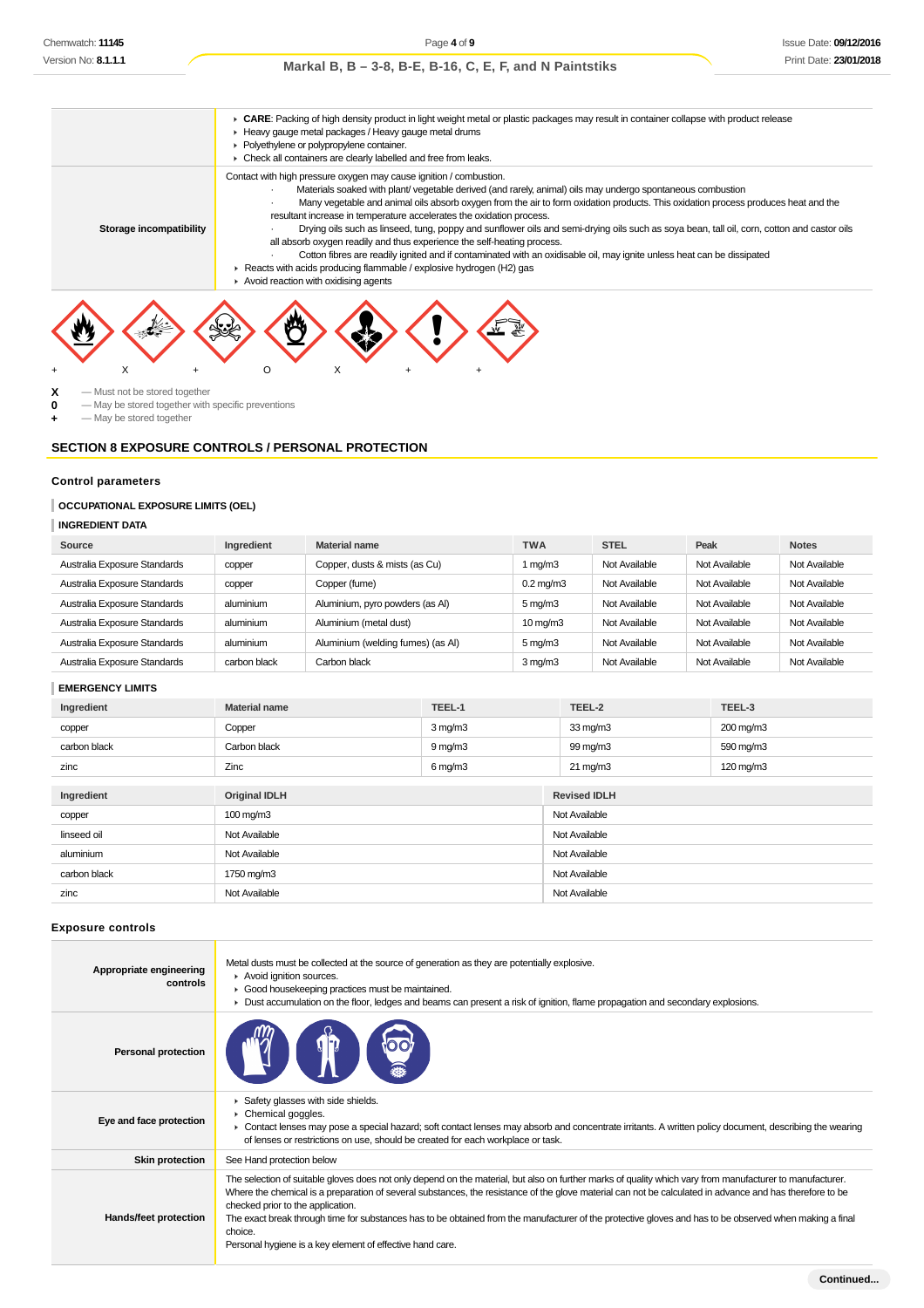|                        | ▶ Protective gloves eg. Leather gloves or gloves with Leather facing<br>Experience indicates that the following polymers are suitable as glove materials for protection against undissolved, dry solids, where abrasive particles are<br>not present.<br>polychloroprene.<br>$\triangleright$ nitrile rubber.<br>butyl rubber. |
|------------------------|--------------------------------------------------------------------------------------------------------------------------------------------------------------------------------------------------------------------------------------------------------------------------------------------------------------------------------|
| <b>Body protection</b> | See Other protection below                                                                                                                                                                                                                                                                                                     |
| Other protection       | $\triangleright$ Overalls.<br>▶ P.V.C. apron.<br><b>Barrier cream.</b>                                                                                                                                                                                                                                                         |
| <b>Thermal hazards</b> | Not Available                                                                                                                                                                                                                                                                                                                  |

#### **Respiratory protection**

Type A-P Filter of sufficient capacity. (AS/NZS 1716 & 1715, EN 143:2000 & 149:2001, ANSI Z88 or national equivalent)

Where the concentration of gas/particulates in the breathing zone, approaches or exceeds the "Exposure Standard" (or ES), respiratory protection is required. Degree of protection varies with both face-piece and Class of filter; the nature of protection varies with Type of filter.

| <b>Required Minimum Protection Factor</b> | <b>Half-Face Respirator</b> | <b>Full-Face Respirator</b> | <b>Powered Air Respirator</b> |
|-------------------------------------------|-----------------------------|-----------------------------|-------------------------------|
| up to $10 \times ES$                      | A-AUS P2                    |                             | A-PAPR-AUS / Class 1 P2       |
| up to $50 \times ES$                      |                             | A-AUS / Class 1 P2          |                               |
| up to $100 \times ES$                     |                             | A-2 P2                      | A-PAPR-2 P2 ^                 |

^ - Full-face

A(All classes) = Organic vapours, B AUS or B1 = Acid gasses, B2 = Acid gas or hydrogen cyanide(HCN), B3 = Acid gas or hydrogen cyanide(HCN), E = Sulfur dioxide(SO2), G = Agricultural chemicals, K = Ammonia(NH3), Hg = Mercury, NO = Oxides of nitrogen, MB = Methyl bromide, AX = Low boiling point organic compounds(below 65 degC)

Respirators may be necessary when engineering and administrative controls do not adequately prevent exposures.

The decision to use respiratory protection should be based on professional judgment that takes into account toxicity information, exposure measurement data, and frequency and likelihood of the worker's exposure - ensure users are not subject to high thermal loads which may result in heat stress or distress due to personal protective equipment (powered, positive flow, full face apparatus may be an option).

Published occupational exposure limits, where they exist, will assist in determining the adequacy of the selected respiratory protection. These may be government mandated or vendor recommended.

Certified respirators will be useful for protecting workers from inhalation of particulates when properly selected and fit tested as part of a complete respiratory protection program.

Use approved positive flow mask if significant quantities of dust becomes airborne.

 $\blacksquare$  Try to avoid creating dust conditions.

# **SECTION 9 PHYSICAL AND CHEMICAL PROPERTIES**

#### **Information on basic physical and chemical properties**

| Appearance                                      | Cylindrical crayon/solid with a linseed oil odour; not miscible with water. |                                            |                |  |  |
|-------------------------------------------------|-----------------------------------------------------------------------------|--------------------------------------------|----------------|--|--|
|                                                 |                                                                             |                                            |                |  |  |
| <b>Physical state</b>                           | Manufactured                                                                | Relative density (Water = $1$ )            | >1.0           |  |  |
| Odour                                           | Not Available                                                               | Partition coefficient n-octanol /<br>water | Not Available  |  |  |
| <b>Odour threshold</b>                          | Not Available                                                               | Auto-ignition temperature (°C)             | Not Available  |  |  |
| pH (as supplied)                                | Not Applicable                                                              | Decomposition temperature                  | Not Available  |  |  |
| Melting point / freezing point<br>(°C)          | 66                                                                          | Viscosity (cSt)                            | Not Applicable |  |  |
| Initial boiling point and boiling<br>range (°C) | Not Applicable                                                              | Molecular weight (g/mol)                   | Not Applicable |  |  |
| Flash point (°C)                                | 204                                                                         | <b>Taste</b>                               | Not Available  |  |  |
| <b>Evaporation rate</b>                         | Not Applicable                                                              | <b>Explosive properties</b>                | Not Available  |  |  |
| Flammability                                    | Not Applicable                                                              | <b>Oxidising properties</b>                | Not Available  |  |  |
| Upper Explosive Limit (%)                       | Not Applicable                                                              | Surface Tension (dyn/cm or<br>$mN/m$ )     | Not Applicable |  |  |
| Lower Explosive Limit (%)                       | Not Applicable                                                              | <b>Volatile Component (%vol)</b>           | Negligible     |  |  |
| Vapour pressure (kPa)                           | Not Applicable                                                              | Gas group                                  | Not Available  |  |  |
| Solubility in water (g/L)                       | Immiscible                                                                  | pH as a solution (1%)                      | Not Applicable |  |  |
| Vapour density (Air = 1)                        | Not Applicable                                                              | VOC g/L                                    | Not Available  |  |  |

# **SECTION 10 STABILITY AND REACTIVITY**

| Reactivity                            | See section 7                                                                                                                                            |
|---------------------------------------|----------------------------------------------------------------------------------------------------------------------------------------------------------|
| <b>Chemical stability</b>             | • Unstable in the presence of incompatible materials.<br>$\blacktriangleright$ Product is considered stable.<br>Hazardous polymerisation will not occur. |
| Possibility of hazardous<br>reactions | See section 7                                                                                                                                            |
| <b>Conditions to avoid</b>            | See section 7                                                                                                                                            |
| Incompatible materials                | See section 7                                                                                                                                            |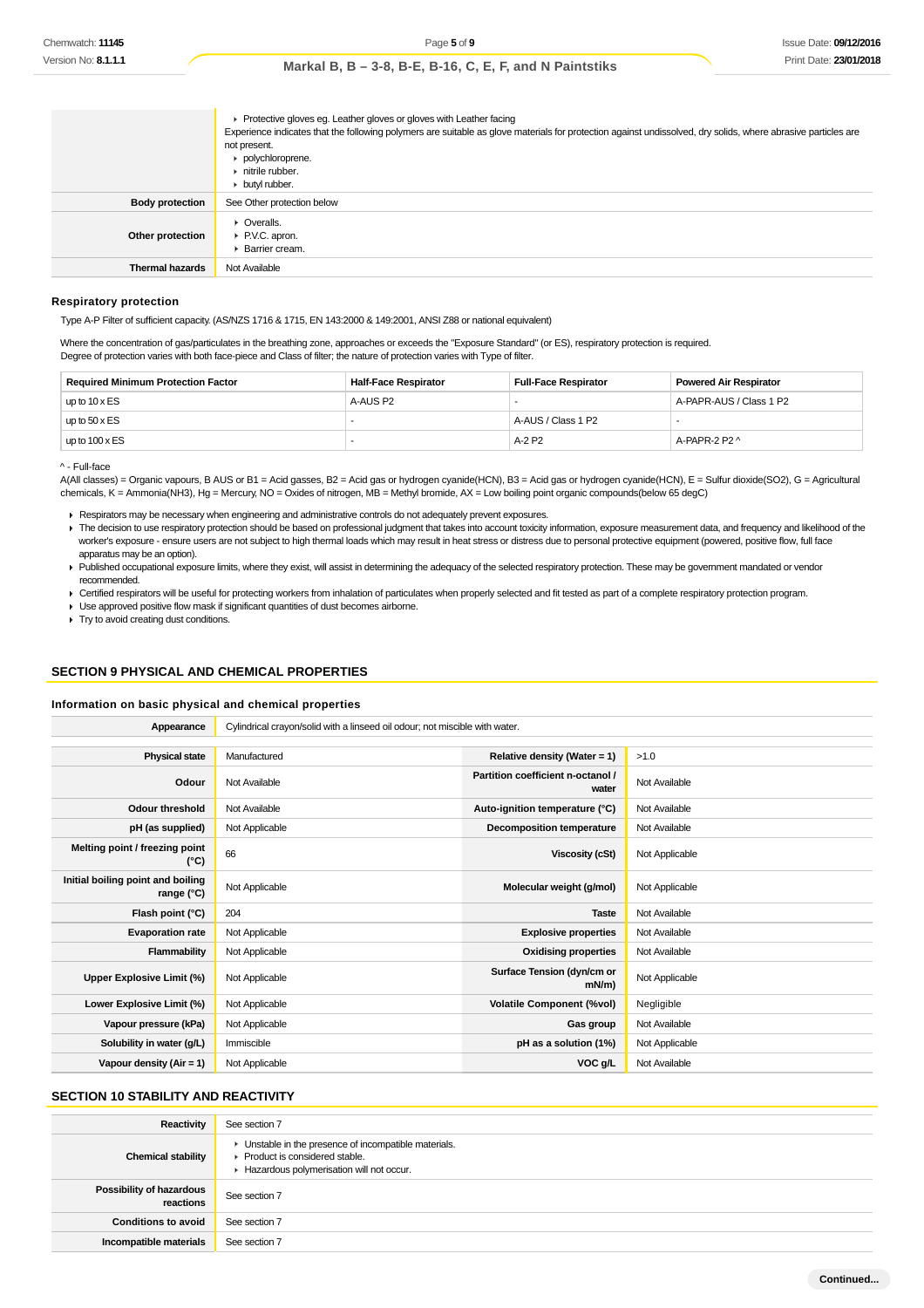**Hazardous decomposition**

# **SECTION 11 TOXICOLOGICAL INFORMATION**

See section 5

# **Information on toxicological effects**

| <b>Inhaled</b>                                             | The material is not thought to produce respiratory irritation (as classified by EC Directives using animal models). Nevertheless inhalation of dusts, or<br>fumes, especially for prolonged periods, may produce respiratory discomfort and occasionally, distress.<br>Inhalation of dusts, generated by the material during the course of normal handling, may be damaging to the health of the individual.<br>Inhalation hazard is increased at higher temperatures.<br>Inhalation of fume may aggravate a pre-existing respiratory condition such as asthma, bronchitis, emphysema                                                                                                                                                                                                                                                                                                                                                                                                                                                                                                                                                                                                                                                                                                                                                                                                                                                                                    |                                    |  |  |  |
|------------------------------------------------------------|--------------------------------------------------------------------------------------------------------------------------------------------------------------------------------------------------------------------------------------------------------------------------------------------------------------------------------------------------------------------------------------------------------------------------------------------------------------------------------------------------------------------------------------------------------------------------------------------------------------------------------------------------------------------------------------------------------------------------------------------------------------------------------------------------------------------------------------------------------------------------------------------------------------------------------------------------------------------------------------------------------------------------------------------------------------------------------------------------------------------------------------------------------------------------------------------------------------------------------------------------------------------------------------------------------------------------------------------------------------------------------------------------------------------------------------------------------------------------|------------------------------------|--|--|--|
| Ingestion                                                  | Considered an unlikely route of entry in commercial/industrial environments Ingestion may result in nausea, abdominal irritation, pain and vomiting                                                                                                                                                                                                                                                                                                                                                                                                                                                                                                                                                                                                                                                                                                                                                                                                                                                                                                                                                                                                                                                                                                                                                                                                                                                                                                                      |                                    |  |  |  |
| <b>Skin Contact</b>                                        | Skin contact is not thought to have harmful health effects (as classified under EC Directives); the material may still produce health damage following entry<br>through wounds, lesions or abrasions.<br>Irritation and skin reactions are possible with sensitive skin<br>Open cuts, abraded or irritated skin should not be exposed to this material                                                                                                                                                                                                                                                                                                                                                                                                                                                                                                                                                                                                                                                                                                                                                                                                                                                                                                                                                                                                                                                                                                                   |                                    |  |  |  |
| Eye                                                        | There is some evidence that material may produce eye irritation in some persons and produce eye damage 24 hours or more after instillation. Severe<br>inflammation may be expected with redness.                                                                                                                                                                                                                                                                                                                                                                                                                                                                                                                                                                                                                                                                                                                                                                                                                                                                                                                                                                                                                                                                                                                                                                                                                                                                         |                                    |  |  |  |
| <b>Chronic</b>                                             | Animal testing shows long term exposure to aluminium oxides may cause lung disease and cancer, depending on the size of the particle. The smaller the<br>size, the greater the tendencies of causing harm.<br>Exposure to large doses of aluminium has been connected with the degenerative brain disease Alzheimer's Disease.<br>For copper and its compounds (typically copper chloride):<br>Acute toxicity: There are no reliable acute oral toxicity results available. Animal testing shows that skin in exposure to copper may lead to hardness of the<br>skin, scar formation, exudation and reddish changes. Inflammation, irritation and injury of the skin were noted.<br>Repeat dose toxicity: Animal testing shows that very high levels of copper monochloride may cause anaemia.                                                                                                                                                                                                                                                                                                                                                                                                                                                                                                                                                                                                                                                                           |                                    |  |  |  |
|                                                            | <b>TOXICITY</b>                                                                                                                                                                                                                                                                                                                                                                                                                                                                                                                                                                                                                                                                                                                                                                                                                                                                                                                                                                                                                                                                                                                                                                                                                                                                                                                                                                                                                                                          | <b>IRRITATION</b>                  |  |  |  |
| Markal B, B - 3-8, B-E, B-16, C,<br>E, F, and N Paintstiks | Not Available                                                                                                                                                                                                                                                                                                                                                                                                                                                                                                                                                                                                                                                                                                                                                                                                                                                                                                                                                                                                                                                                                                                                                                                                                                                                                                                                                                                                                                                            | Not Available                      |  |  |  |
| copper                                                     | <b>TOXICITY</b><br>dermal (rat) LD50: >2000 mg/kg <sup>[1]</sup>                                                                                                                                                                                                                                                                                                                                                                                                                                                                                                                                                                                                                                                                                                                                                                                                                                                                                                                                                                                                                                                                                                                                                                                                                                                                                                                                                                                                         | <b>IRRITATION</b><br>Not Available |  |  |  |
|                                                            | Inhalation (rat) LC50: 0.733 mg/l4 $h^{[1]}$<br>Oral (rat) LD50: 300-500 mg/kg <sup>[1]</sup>                                                                                                                                                                                                                                                                                                                                                                                                                                                                                                                                                                                                                                                                                                                                                                                                                                                                                                                                                                                                                                                                                                                                                                                                                                                                                                                                                                            |                                    |  |  |  |
| linseed oil                                                | <b>TOXICITY</b><br><b>IRRITATION</b><br>Oral (rat) LD50: >2000 mg/kg <sup>[2]</sup><br>Skin (human):300 mg/3days-moderate                                                                                                                                                                                                                                                                                                                                                                                                                                                                                                                                                                                                                                                                                                                                                                                                                                                                                                                                                                                                                                                                                                                                                                                                                                                                                                                                                |                                    |  |  |  |
| aluminium                                                  | <b>TOXICITY</b><br><b>IRRITATION</b><br>Oral (rat) LD50: >2000 mg/kg <sup>[1]</sup><br>Not Available                                                                                                                                                                                                                                                                                                                                                                                                                                                                                                                                                                                                                                                                                                                                                                                                                                                                                                                                                                                                                                                                                                                                                                                                                                                                                                                                                                     |                                    |  |  |  |
| carbon black                                               | <b>TOXICITY</b><br>Dermal (rabbit) LD50: >3000 mg/kg <sup>[2]</sup><br>Oral (rat) LD50: >10000 mg/kg <sup>[1]</sup>                                                                                                                                                                                                                                                                                                                                                                                                                                                                                                                                                                                                                                                                                                                                                                                                                                                                                                                                                                                                                                                                                                                                                                                                                                                                                                                                                      | <b>IRRITATION</b><br>Not Available |  |  |  |
| zinc                                                       | <b>TOXICITY</b><br>Dermal (rabbit) LD50: 1130 mg/kg <sup>[2]</sup><br>Oral (rat) LD50: >2000 mg/kg <sup>[1]</sup>                                                                                                                                                                                                                                                                                                                                                                                                                                                                                                                                                                                                                                                                                                                                                                                                                                                                                                                                                                                                                                                                                                                                                                                                                                                                                                                                                        | <b>IRRITATION</b><br>Not Available |  |  |  |
| Legend:                                                    | 1. Value obtained from Europe ECHA Registered Substances - Acute toxicity 2.* Value obtained from manufacturer's SDS. Unless otherwise specified<br>data extracted from RTECS - Register of Toxic Effect of chemical Substances                                                                                                                                                                                                                                                                                                                                                                                                                                                                                                                                                                                                                                                                                                                                                                                                                                                                                                                                                                                                                                                                                                                                                                                                                                          |                                    |  |  |  |
|                                                            |                                                                                                                                                                                                                                                                                                                                                                                                                                                                                                                                                                                                                                                                                                                                                                                                                                                                                                                                                                                                                                                                                                                                                                                                                                                                                                                                                                                                                                                                          |                                    |  |  |  |
| <b>COPPER</b>                                              | for copper and its compounds (typically copper chloride):<br>Acute toxicity: There are no reliable acute oral toxicity results available. In an acute dermal toxicity study (OECD TG 402), one group of 5 male rats and 5<br>groups of 5 female rats received doses of 1000, 1500 and 2000 mg/kg bw via dermal application for 24 hours. The LD50 values of copper monochloride<br>were 2,000 mg/kg bw or greater for male (no deaths observed) and 1,224 mg/kg bw for female. Four females died at both 1500 and 2000 mg/kg bw, and one<br>at 1,000 mg/kg bw.<br>WARNING: Inhalation of high concentrations of copper fume may cause "metal fume fever", an acute industrial disease of short duration. Symptoms are                                                                                                                                                                                                                                                                                                                                                                                                                                                                                                                                                                                                                                                                                                                                                    |                                    |  |  |  |
| <b>LINSEED OIL</b>                                         | tiredness, influenza like respiratory tract irritation with fever.<br>For group E aliphatic esters (polyol esters):<br>The polyol esters, including trimethylolpropane (TMP). Pentaerythritol (PE) and dipentaerythritol (diPE) are unique in their chemical characteristics since<br>they lack beta-tertiary hydrogen atoms, thus leading to stability against oxidation and elimination. Therefore their esters with C5-C10 fatty acids have<br>applications as artificial lubricants. Because of their stability at high temperatures, they are also used in high temperature applications such as industrial<br>oven chain oils, high temperature greases, fire resistant transformer coolants and turbine engines.<br>For polyunsaturated fatty acids and oils (triglycerides):<br>Animal studies have shown a link between polyunsaturated fat and the incidence of tumours, which increased with increasing intake of polyunsaturated fats.<br>This may be partly due to the propensity for polyunsaturated fats to oxidize, leading to generation of free radicals.<br>Research evidence shows that consuming high amounts of polyunsaturated fat may increase the risk of cancer spreading.<br>Culinary oils, when heated, leads to self-sustaining oxidation f polyunsaturated fatty acids (PUFAs), which may produce oxidation products that are toxic to<br>the cell and reproduction and which may cause mutations and chronic disease.<br>* Akzo Nobel SDS |                                    |  |  |  |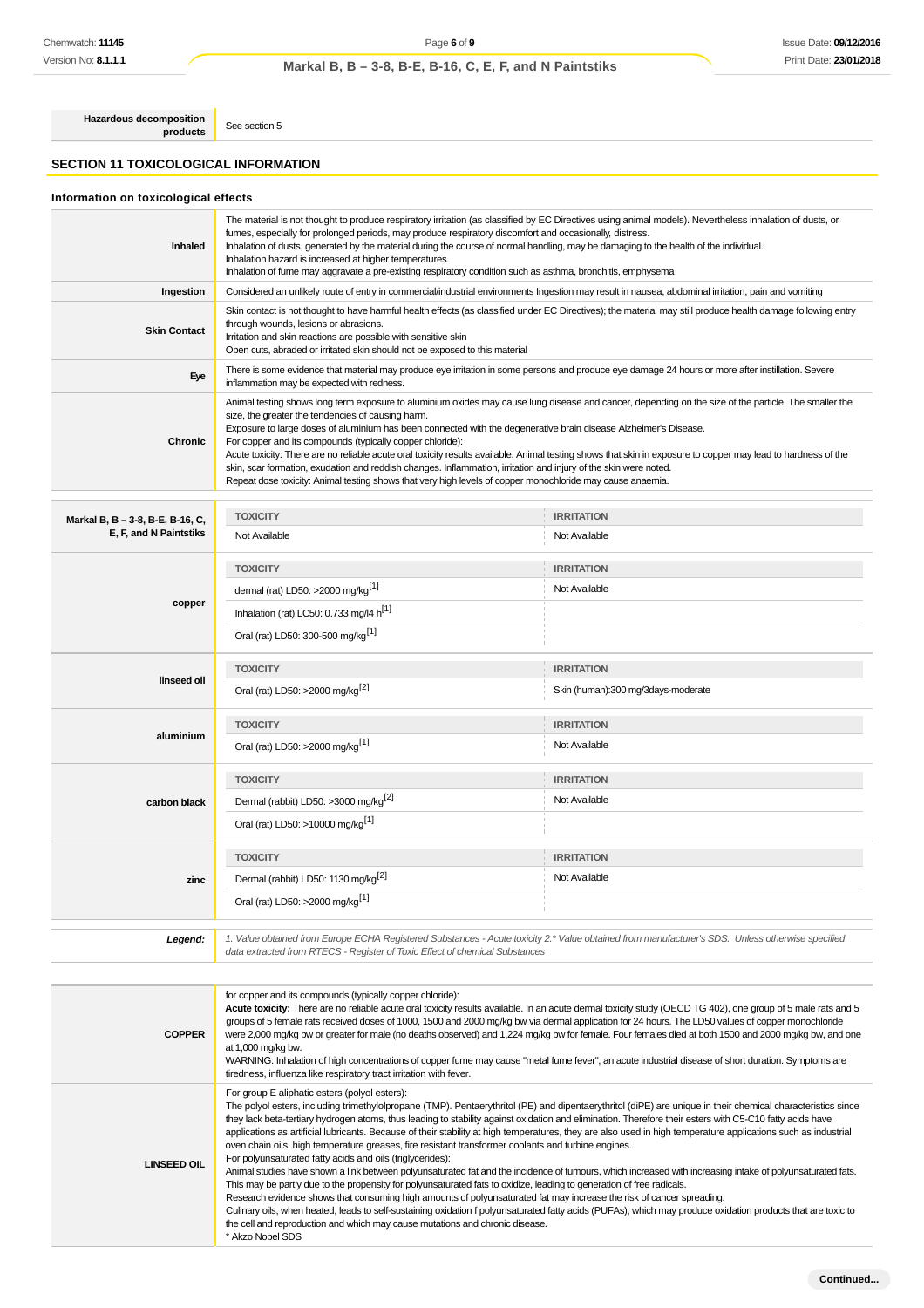| <b>LINSEED OIL &amp; ALUMINIUM</b>          | No significant acute toxicological data identified in literature search.                                                                                                                          |                                 |                                                                                                                                                           |  |  |
|---------------------------------------------|---------------------------------------------------------------------------------------------------------------------------------------------------------------------------------------------------|---------------------------------|-----------------------------------------------------------------------------------------------------------------------------------------------------------|--|--|
| <b>LINSEED OIL &amp; ZINC</b>               | The material may cause skin irritation after prolonged or repeated exposure and may produce on contact skin redness, swelling, the production of vesicles,<br>scaling and thickening of the skin. |                                 |                                                                                                                                                           |  |  |
|                                             |                                                                                                                                                                                                   |                                 |                                                                                                                                                           |  |  |
| <b>Acute Toxicity</b>                       | $\circ$                                                                                                                                                                                           | Carcinogenicity                 | $\checkmark$                                                                                                                                              |  |  |
| <b>Skin Irritation/Corrosion</b>            | ◙                                                                                                                                                                                                 | Reproductivity                  | O                                                                                                                                                         |  |  |
| Serious Eye Damage/Irritation               | $\circ$                                                                                                                                                                                           | <b>STOT - Single Exposure</b>   | $\circ$                                                                                                                                                   |  |  |
| <b>Respiratory or Skin</b><br>sensitisation | $\odot$                                                                                                                                                                                           | <b>STOT - Repeated Exposure</b> | O                                                                                                                                                         |  |  |
| Mutagenicity                                | $\circledcirc$                                                                                                                                                                                    | <b>Aspiration Hazard</b>        | ◎                                                                                                                                                         |  |  |
|                                             |                                                                                                                                                                                                   | Legend:                         | $\blacktriangleright$ - Data available but does not fill the criteria for classification<br>$\blacktriangleright$ - Data available to make classification |  |  |

 $\bigcirc$  – Data Not Available to make classification

# **SECTION 12 ECOLOGICAL INFORMATION**

### **Toxicity**

|                                                            | <b>ENDPOINT</b>                       | <b>TEST DURATION (HR)</b>                                           | <b>SPECIES</b>                                         | VALUE                                                                                                                                                                                                                                                                                                                                                       | <b>SOURCE</b>    |
|------------------------------------------------------------|---------------------------------------|---------------------------------------------------------------------|--------------------------------------------------------|-------------------------------------------------------------------------------------------------------------------------------------------------------------------------------------------------------------------------------------------------------------------------------------------------------------------------------------------------------------|------------------|
| Markal B, B - 3-8, B-E, B-16, C,<br>E, F, and N Paintstiks | Not<br>Available                      | Not Available                                                       | Not Available                                          | Not<br>Available                                                                                                                                                                                                                                                                                                                                            | Not<br>Available |
|                                                            | <b>ENDPOINT</b>                       | <b>TEST DURATION (HR)</b>                                           | <b>SPECIES</b>                                         | VALUE                                                                                                                                                                                                                                                                                                                                                       | <b>SOURCE</b>    |
|                                                            | <b>LC50</b>                           | 96                                                                  | Fish                                                   | 0.0028mg/L                                                                                                                                                                                                                                                                                                                                                  | $\overline{2}$   |
|                                                            | <b>EC50</b>                           | 48                                                                  | Crustacea                                              | $0.001$ mg/L                                                                                                                                                                                                                                                                                                                                                | 5                |
| copper                                                     | <b>EC50</b>                           | 72                                                                  | Algae or other aquatic plants                          | 0.013335mg/L                                                                                                                                                                                                                                                                                                                                                | $\overline{4}$   |
|                                                            | <b>BCF</b>                            | 960                                                                 | Fish                                                   | 200mg/L                                                                                                                                                                                                                                                                                                                                                     | $\overline{4}$   |
|                                                            | <b>EC25</b>                           | 6                                                                   | Algae or other aquatic plants                          | 0.00150495mg/L                                                                                                                                                                                                                                                                                                                                              | 4                |
|                                                            | <b>NOEC</b>                           | 96                                                                  | Crustacea                                              | 0.0008mg/L                                                                                                                                                                                                                                                                                                                                                  | $\overline{4}$   |
|                                                            | <b>ENDPOINT</b>                       | <b>TEST DURATION (HR)</b>                                           | <b>SPECIES</b>                                         | VALUE                                                                                                                                                                                                                                                                                                                                                       | <b>SOURCE</b>    |
| linseed oil                                                | <b>EC50</b>                           | 48                                                                  | Crustacea                                              | $>0.8$ mg/L                                                                                                                                                                                                                                                                                                                                                 | $\overline{2}$   |
|                                                            | <b>EC50</b>                           | 72                                                                  | Algae or other aquatic plants                          | $>0.4 - 0.6$ mg/L                                                                                                                                                                                                                                                                                                                                           | $\overline{2}$   |
|                                                            | <b>NOEC</b>                           | 72                                                                  | Algae or other aquatic plants                          | $0.4 - 0.6$ mg/L                                                                                                                                                                                                                                                                                                                                            | $\overline{2}$   |
|                                                            | <b>ENDPOINT</b>                       | <b>TEST DURATION (HR)</b>                                           | <b>SPECIES</b>                                         | VALUE                                                                                                                                                                                                                                                                                                                                                       | <b>SOURCE</b>    |
|                                                            | <b>LC50</b>                           | 96                                                                  | Fish                                                   | 0.078-0.108mg/L                                                                                                                                                                                                                                                                                                                                             | $\sqrt{2}$       |
|                                                            | <b>EC50</b>                           | 48                                                                  | Crustacea                                              | 0.7364mg/L                                                                                                                                                                                                                                                                                                                                                  | $\overline{2}$   |
| aluminium                                                  | <b>EC50</b>                           | 96                                                                  | Algae or other aquatic plants                          | 0.0054mg/L                                                                                                                                                                                                                                                                                                                                                  | $\overline{2}$   |
|                                                            | <b>BCF</b>                            | 360                                                                 | Algae or other aquatic plants<br>9mg/L                 |                                                                                                                                                                                                                                                                                                                                                             | $\overline{4}$   |
|                                                            | <b>NOEC</b>                           | 72                                                                  | Algae or other aquatic plants                          | $>=0.004$ mg/L                                                                                                                                                                                                                                                                                                                                              | $\sqrt{2}$       |
|                                                            | <b>ENDPOINT</b>                       | <b>TEST DURATION (HR)</b>                                           | <b>SPECIES</b>                                         | VALUE                                                                                                                                                                                                                                                                                                                                                       | <b>SOURCE</b>    |
| carbon black                                               | <b>LC50</b>                           | 96                                                                  | Fish                                                   | $=1000$ mg/L                                                                                                                                                                                                                                                                                                                                                | $\overline{1}$   |
|                                                            | <b>NOEC</b>                           | 96                                                                  | Fish                                                   | $=1000$ mg/L                                                                                                                                                                                                                                                                                                                                                | i 1              |
|                                                            | <b>ENDPOINT</b>                       | <b>TEST DURATION (HR)</b>                                           | <b>SPECIES</b>                                         | VALUE                                                                                                                                                                                                                                                                                                                                                       | SOURCE           |
|                                                            | <b>LC50</b>                           | 96                                                                  | Fish                                                   | 0.00272mg/L                                                                                                                                                                                                                                                                                                                                                 | $\overline{4}$   |
|                                                            | <b>EC50</b>                           | 48                                                                  | Crustacea                                              | $0.04$ mg/L                                                                                                                                                                                                                                                                                                                                                 | 5                |
| zinc                                                       | <b>EC50</b>                           | 72                                                                  | Algae or other aquatic plants                          | $0.106$ mg/L                                                                                                                                                                                                                                                                                                                                                | $\overline{4}$   |
|                                                            | <b>BCF</b>                            | 360                                                                 | Algae or other aquatic plants                          | 9mg/L                                                                                                                                                                                                                                                                                                                                                       | $\overline{4}$   |
|                                                            | <b>NOEC</b>                           | 336                                                                 | Algae or other aquatic plants                          | 0.00075mg/L                                                                                                                                                                                                                                                                                                                                                 | $\overline{4}$   |
|                                                            | $\Gamma$ is a discovered and $\Gamma$ | $A$ $B$ $D$ $D$ $T_1$ , $T_2$ , $T_3$ , $D_2$ $T_3$ $D_3$<br>TCIIBR | $\Gamma$ and an integral and an integral that $\Gamma$ | $\mathcal{L}$ $\mathcal{L}$ $\mathcal{L}$ $\mathcal{L}$ $\mathcal{L}$ $\mathcal{L}$ $\mathcal{L}$ $\mathcal{L}$ $\mathcal{L}$ $\mathcal{L}$ $\mathcal{L}$ $\mathcal{L}$ $\mathcal{L}$ $\mathcal{L}$ $\mathcal{L}$ $\mathcal{L}$ $\mathcal{L}$ $\mathcal{L}$ $\mathcal{L}$ $\mathcal{L}$ $\mathcal{L}$ $\mathcal{L}$ $\mathcal{L}$ $\mathcal{L}$ $\mathcal{$ |                  |

Extracted from 1. IUCLID Toxicity Data 2. Europe ECHA Registered Substances - Ecotoxicological Information - Aquatic Toxicity 3. EPIWIN Suite V3.12<br>QSAR) - Aquatic Toxicity Data (Estimated) 4. US EPA, Ecotox database - Aqu (Japan) - Bioconcentration Data 7. METI (Japan) - Bioconcentration Data 8. Vendor Data

Harmful to aquatic organisms, may cause long-term adverse effects in the aquatic environment. **DO NOT** discharge into sewer or waterways.

# **Persistence and degradability**

| Ingredient                       | Persistence: Water/Soil               | Persistence: Air                      |
|----------------------------------|---------------------------------------|---------------------------------------|
|                                  | No Data available for all ingredients | No Data available for all ingredients |
| <b>Bioaccumulative potential</b> |                                       |                                       |
| Ingredient                       | <b>Bioaccumulation</b>                |                                       |

**Continued...**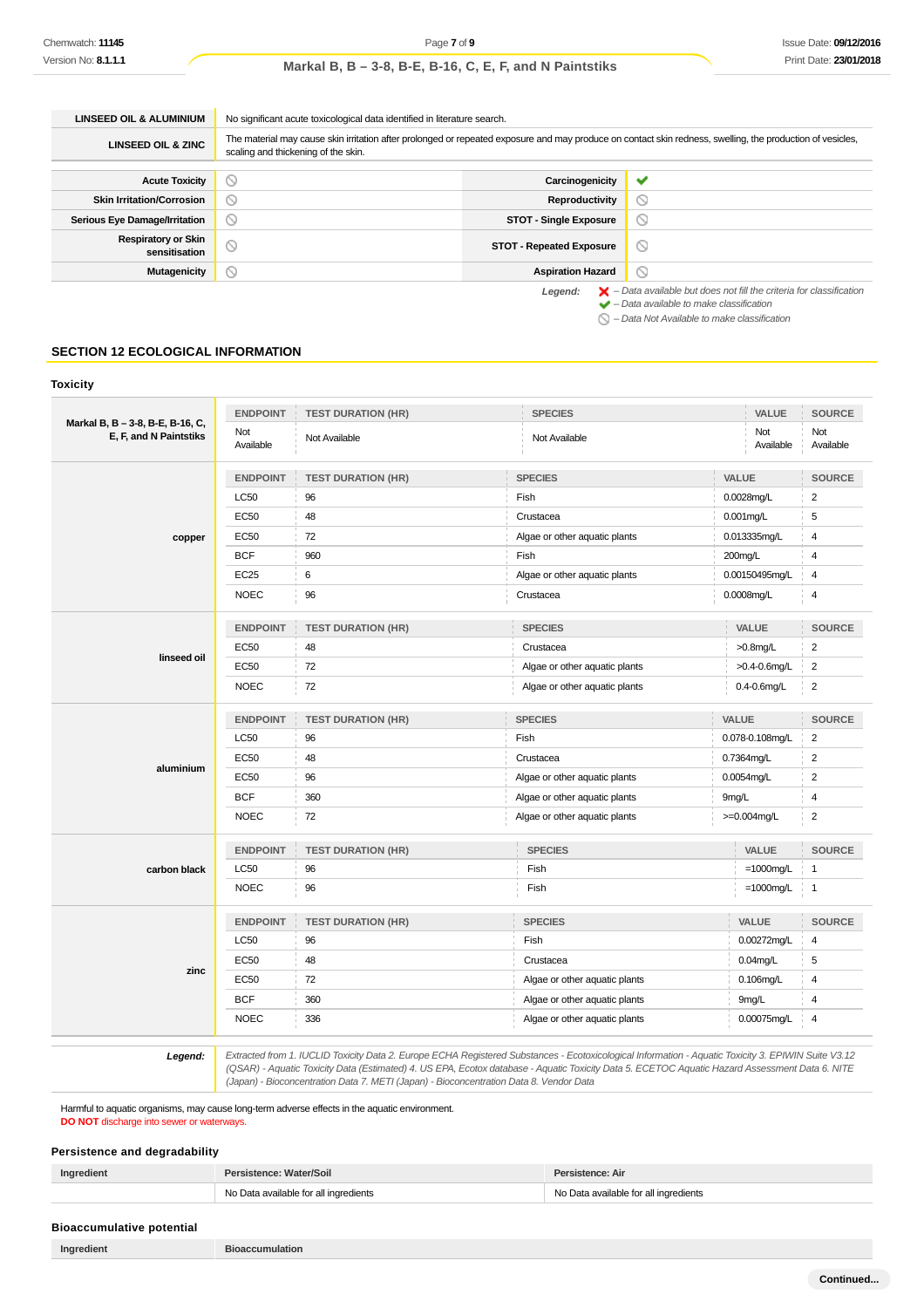No Data available for all ingredients

# **Mobility in soil**

| Ingredient | <b>Mobility</b>                       |
|------------|---------------------------------------|
|            | No Data available for all ingredients |
|            |                                       |

# **SECTION 13 DISPOSAL CONSIDERATIONS**

| Waste treatment methods      |                                                                                                                                                                                                                                                                                                                                                                                                                                                                                                                                                                                                                                                                                                                                                                                                                                                                                                                    |
|------------------------------|--------------------------------------------------------------------------------------------------------------------------------------------------------------------------------------------------------------------------------------------------------------------------------------------------------------------------------------------------------------------------------------------------------------------------------------------------------------------------------------------------------------------------------------------------------------------------------------------------------------------------------------------------------------------------------------------------------------------------------------------------------------------------------------------------------------------------------------------------------------------------------------------------------------------|
| Product / Packaging disposal | • DO NOT allow wash water from cleaning or process equipment to enter drains.<br>It may be necessary to collect all wash water for treatment before disposal.<br>In all cases disposal to sewer may be subject to local laws and regulations and these should be considered first.<br>► Where in doubt contact the responsible authority.<br>Recycle wherever possible.<br>► Consult manufacturer for recycling options or consult local or regional waste management authority for disposal if no suitable treatment or disposal<br>facility can be identified.<br>$\blacktriangleright$ Dispose of by: burial in a land-fill specifically licensed to accept chemical and / or pharmaceutical wastes or Incineration in a licensed apparatus (after<br>admixture with suitable combustible material)<br>Decontaminate empty containers. Observe all label safeguards until containers are cleaned and destroyed. |

# **SECTION 14 TRANSPORT INFORMATION**

| <b>Labels Required</b>                                                             |                |  |
|------------------------------------------------------------------------------------|----------------|--|
| <b>Marine Pollutant</b>                                                            | NO.            |  |
| <b>HAZCHEM</b>                                                                     | Not Applicable |  |
| Land transport (ADG): NOT REGULATED FOR TRANSPORT OF DANGEROUS GOODS               |                |  |
| Air transport (ICAO-IATA / DGR): NOT REGULATED FOR TRANSPORT OF DANGEROUS GOODS    |                |  |
| Sea transport (IMDG-Code / GGVSee): NOT REGULATED FOR TRANSPORT OF DANGEROUS GOODS |                |  |

**Transport in bulk according to Annex II of MARPOL and the IBC code** Not Applicable

# **SECTION 15 REGULATORY INFORMATION**

**Legend:**

# **Safety, health and environmental regulations / legislation specific for the substance or mixture**

|                                                                                                                                      | COPPER(7440-50-8) IS FOUND ON THE FOLLOWING REGULATORY LISTS       |                                                                                                  |  |
|--------------------------------------------------------------------------------------------------------------------------------------|--------------------------------------------------------------------|--------------------------------------------------------------------------------------------------|--|
| Australia Exposure Standards                                                                                                         |                                                                    | Australia Inventory of Chemical Substances (AICS)                                                |  |
| Australia Hazardous Substances Information System - Consolidated Lists                                                               |                                                                    |                                                                                                  |  |
|                                                                                                                                      | LINSEED OIL(8001-26-1) IS FOUND ON THE FOLLOWING REGULATORY LISTS  |                                                                                                  |  |
| Australia Inventory of Chemical Substances (AICS)                                                                                    |                                                                    |                                                                                                  |  |
|                                                                                                                                      | ALUMINIUM(7429-90-5) IS FOUND ON THE FOLLOWING REGULATORY LISTS    |                                                                                                  |  |
| Australia Exposure Standards                                                                                                         |                                                                    | Australia Inventory of Chemical Substances (AICS)                                                |  |
| Australia Hazardous Substances Information System - Consolidated Lists                                                               |                                                                    |                                                                                                  |  |
|                                                                                                                                      | CARBON BLACK(1333-86-4) IS FOUND ON THE FOLLOWING REGULATORY LISTS |                                                                                                  |  |
| Australia Exposure Standards                                                                                                         |                                                                    | Australia Inventory of Chemical Substances (AICS)                                                |  |
| Australia Hazardous Substances Information System - Consolidated Lists                                                               |                                                                    | International Agency for Research on Cancer (IARC) - Agents Classified by the IARC<br>Monographs |  |
|                                                                                                                                      |                                                                    |                                                                                                  |  |
| ZINC(7440-66-6) IS FOUND ON THE FOLLOWING REGULATORY LISTS<br>Australia Hazardous Substances Information System - Consolidated Lists |                                                                    | Australia Inventory of Chemical Substances (AICS)                                                |  |
|                                                                                                                                      |                                                                    |                                                                                                  |  |
|                                                                                                                                      |                                                                    |                                                                                                  |  |
| <b>National Inventory</b>                                                                                                            | <b>Status</b>                                                      |                                                                                                  |  |
| Australia - AICS                                                                                                                     | Y                                                                  |                                                                                                  |  |
| Canada - DSL                                                                                                                         | Y                                                                  |                                                                                                  |  |
| Canada - NDSL                                                                                                                        | N (zinc; copper; aluminium; carbon black; linseed oil)             |                                                                                                  |  |
| China - IECSC                                                                                                                        | Υ                                                                  |                                                                                                  |  |
| Europe - EINEC / ELINCS / NLP                                                                                                        | Y                                                                  |                                                                                                  |  |
| Japan - ENCS                                                                                                                         | N (zinc; copper; aluminium)                                        |                                                                                                  |  |
| Korea - KECI                                                                                                                         | Y                                                                  |                                                                                                  |  |
| New Zealand - NZloC                                                                                                                  | Υ                                                                  |                                                                                                  |  |
| Philippines - PICCS                                                                                                                  | Y                                                                  |                                                                                                  |  |
| <b>USA - TSCA</b>                                                                                                                    | Y                                                                  |                                                                                                  |  |

N = Not determined or one or more ingredients are not on the inventory and are not exempt from listing(see specific ingredients in brackets)